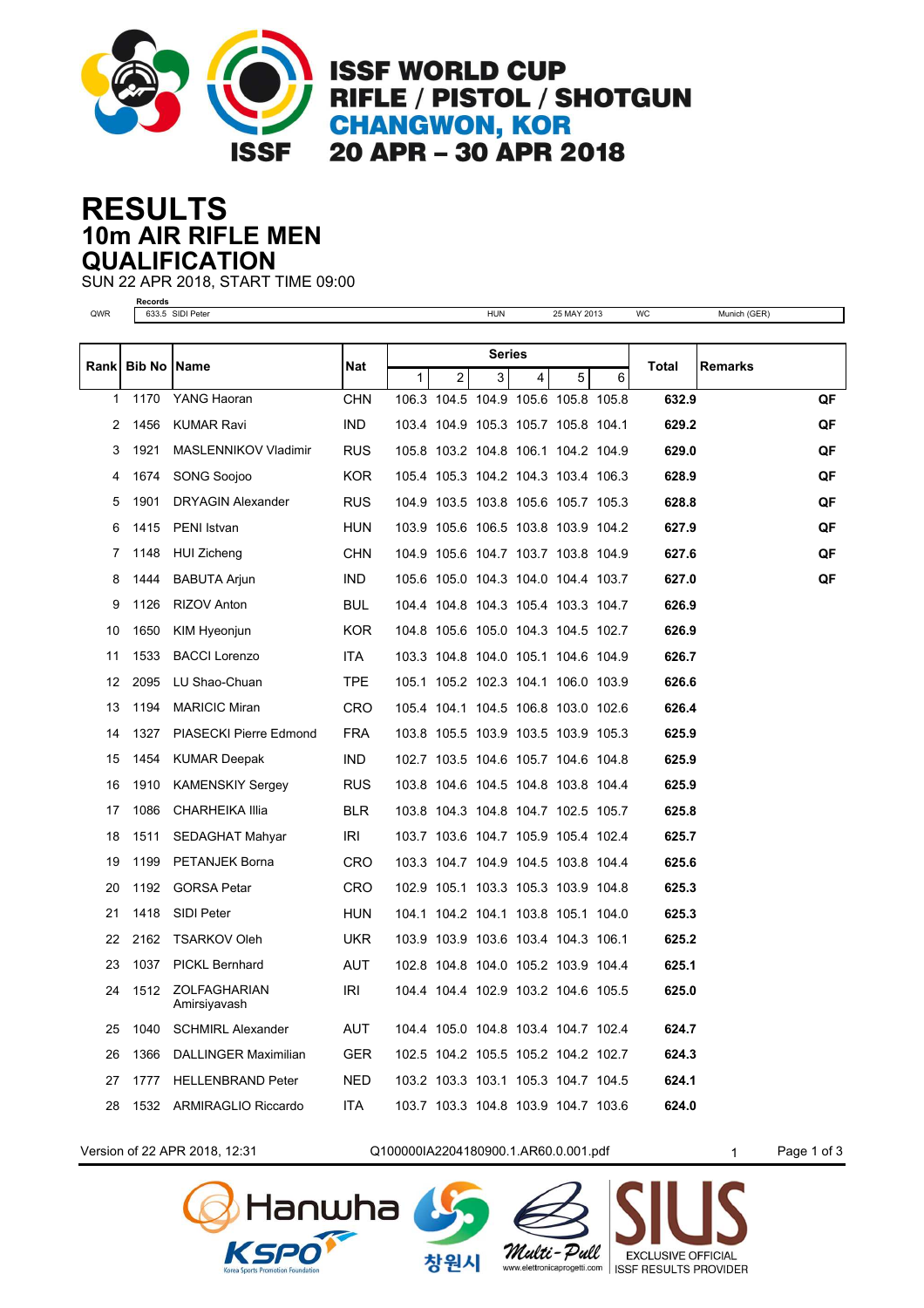| Rankl | <b>Bib No   Name</b> |                                  | Nat        | Series |                |                                     |   |   |   |       |         |
|-------|----------------------|----------------------------------|------------|--------|----------------|-------------------------------------|---|---|---|-------|---------|
|       |                      |                                  |            | 1      | $\overline{2}$ | 3                                   | 4 | 5 | 6 | Total | Remarks |
| 29    | 2089                 | CHEN Chun An                     | <b>TPE</b> |        |                | 103.6 104.0 103.1 104.4 103.8 105.0 |   |   |   | 623.9 |         |
| 30    | 2073                 | <b>PANYATONG Pongsaton</b>       | THA        |        |                | 103.1 103.8 103.7 104.5 104.0 104.7 |   |   |   | 623.8 |         |
| 31    | 1765                 | NYANTAI Bayaraa                  | <b>MGL</b> |        |                | 103.9 104.1 103.9 104.3 102.6 104.8 |   |   |   | 623.6 |         |
| 32    | 1023                 | <b>SAMPSON Dane</b>              | <b>AUS</b> |        |                | 103.5 104.4 103.6 105.2 102.7 104.0 |   |   |   | 623.4 |         |
| 33    | 1579                 | OKADA Naoya                      | <b>JPN</b> |        |                | 103.9 103.4 104.4 103.7 103.1 104.7 |   |   |   | 623.2 |         |
| 34    | 2080                 | <b>TORTUNGPANICH Napis</b>       | THA        |        |                | 103.1 103.5 103.9 103.8 104.7 104.2 |   |   |   | 623.2 |         |
| 35    | 2112                 | <b>AKGUN Omer</b>                | <b>TUR</b> |        |                | 102.4 104.1 103.8 103.5 105.3 104.1 |   |   |   | 623.2 |         |
| 36    | 2173                 | <b>CHRISTENSON Dempster</b>      | <b>USA</b> |        |                | 106.1 102.0 103.6 103.7 104.5 103.2 |   |   |   | 623.1 |         |
| 37    | 1669                 | PARK Sung Hyun                   | KOR.       |        |                | 104.0 105.1 102.5 105.9 102.5 103.1 |   |   |   | 623.1 |         |
| 38    | 2153                 | KULISH Serhiy                    | UKR.       |        |                | 105.7 105.2 103.4 104.0 102.3 102.5 |   |   |   | 623.1 |         |
| 39    | 2002                 | <b>STEFANOVIC Milutin</b>        | <b>SRB</b> |        |                | 105.1 103.7 103.1 104.3 102.0 104.8 |   |   |   | 623.0 |         |
| 40    | 2046                 | <b>MADSEN Marcus</b>             | SWE        |        |                | 103.1 103.7 103.8 104.2 103.2 104.9 |   |   |   | 622.9 |         |
| 41    | 1290                 | KURKI Juho                       | FIN        |        |                | 102.9 104.6 103.9 102.9 104.7 103.9 |   |   |   | 622.9 |         |
| 42    | 1088                 | SHCHERBATSEVICH Yury             | BLR.       |        |                | 104.6 103.2 101.3 105.0 104.6 104.1 |   |   |   | 622.8 |         |
| 43    | 2027                 | <b>JANY Patrik</b>               | <b>SVK</b> |        |                | 102.5 103.1 104.6 104.1 104.3 104.1 |   |   |   | 622.7 |         |
| 44    | 1365                 | <b>BRODMEIER Daniel</b>          | <b>GER</b> |        |                | 102.2 105.9 102.9 103.8 103.8 104.0 |   |   |   | 622.6 |         |
| 45    | 1378                 | <b>JUSTUS Julian</b>             | <b>GER</b> |        |                | 104.2 102.9 104.0 103.8 103.8 103.7 |   |   |   | 622.4 |         |
| 46    | 1849                 | <b>BARTNIK Tomasz</b>            | POL        |        |                | 104.4 102.7 103.4 102.8 104.5 104.5 |   |   |   | 622.3 |         |
| 47    | 1504                 | <b>NEKOUNAM Amir</b><br>Mohammad | IRI        |        |                | 103.9 104.0 103.6 102.8 103.6 104.4 |   |   |   | 622.3 |         |
| 48    |                      | 2012 LOCHBIHLER Jan              | SUI        |        |                | 104.7 101.6 103.7 103.4 103.6 104.9 |   |   |   | 621.9 |         |
| 49    | 1886                 | MOLDOVEANU Alin George           | ROU        |        |                | 103.0 102.8 103.7 103.5 105.4 103.5 |   |   |   | 621.9 |         |
| 50    | 1227                 | NYMBURSKY Petr                   | <b>CZE</b> |        |                | 103.6 105.3 103.2 103.5 103.9 102.4 |   |   |   | 621.9 |         |
| 51    | 2013                 | <b>LORETAN Pascal</b>            | SUI        |        |                | 103.8 105.7 102.6 104.1 103.6 101.9 |   |   |   | 621.7 |         |
| 52    | 2051                 | <b>OLSSON Karl</b>               | SWE        |        |                | 103.7 103.0 104.1 103.8 102.9 104.0 |   |   |   | 621.5 |         |
| 53    | 1038                 | <b>RUMPLER Gernot</b>            | AUT        |        |                | 103.1 104.1 103.9 105.0 103.8 101.6 |   |   |   | 621.5 |         |
| 54    | 1329                 | <b>RAYNAUD Alexis</b>            | FRA        |        |                | 103.6 104.2 103.4 102.5 103.7 103.7 |   |   |   | 621.1 |         |
| 55    | 1174                 | YU Haonan                        | <b>CHN</b> |        |                | 102.8 104.5 103.3 101.0 103.5 105.6 |   |   |   | 620.7 |         |
| 56    | 1084                 | <b>BUBNOVICH Vitali</b>          | <b>BLR</b> |        |                | 103.8 103.0 101.9 103.5 104.1 104.0 |   |   |   | 620.3 |         |
| 57    | 2185                 | <b>KOZENIESKY Lucas</b>          | USA        |        |                | 102.3 103.1 103.4 103.9 104.4 103.2 |   |   |   | 620.3 |         |
| 58    | 2194                 | OGDEN Logan Michael              | USA        |        |                | 103.1 103.8 102.8 103.8 103.7 103.1 |   |   |   | 620.3 |         |
| 59    | 1788                 | <b>FLATLA Oyvind</b>             | NOR        |        |                | 103.8 104.1 103.5 103.2 101.0 104.6 |   |   |   | 620.2 |         |
| 60    | 1105                 | ABDULJABBAR Husain               | <b>BRN</b> |        |                | 104.0 103.7 104.0 102.5 101.3 104.3 |   |   |   | 619.8 |         |
| 61    | 1537                 | CAPANO Giuseppe Pio              | ITA.       |        |                | 101.7 102.5 104.0 103.5 103.5 104.1 |   |   |   | 619.3 |         |
| 62    | 1245                 | <b>HANSEN Mikkel Damholt</b>     | <b>DEN</b> |        |                | 104.3 103.3 104.2 101.7 103.5 102.3 |   |   |   | 619.3 |         |
| 63    | 2220                 | <b>THAI Xuan Thong</b>           | VIE.       |        |                | 101.6 104.5 104.5 102.3 102.6 103.6 |   |   |   | 619.1 |         |
| 64    | 1430                 | MAHARDIKA Muhammad<br>Naufal     | INA        |        |                | 103.9 103.6 101.6 103.9 102.1 103.9 |   |   |   | 619.0 |         |
| 65    | 1330                 | SAUVEPLANE Valerian              | <b>FRA</b> |        |                | 103.1 102.2 99.9 105.0 106.2 102.2  |   |   |   | 618.6 |         |
| 66    | 1700                 | ALHARBI Abdullah                 | <b>KUW</b> |        |                | 104.1 102.2 103.1 102.7 103.0 103.1 |   |   |   | 618.2 |         |
| 67    | 1247                 | <b>JAKOBSEN Esben</b>            | DEN        |        |                | 101.5 103.4 102.3 102.8 102.2 105.9 |   |   |   | 618.1 |         |
|       |                      |                                  |            |        |                |                                     |   |   |   |       |         |

Version of 22 APR 2018, 12:31 Q100000IA2204180900.1.AR60.0.001.pdf 1 Page 2 of 3